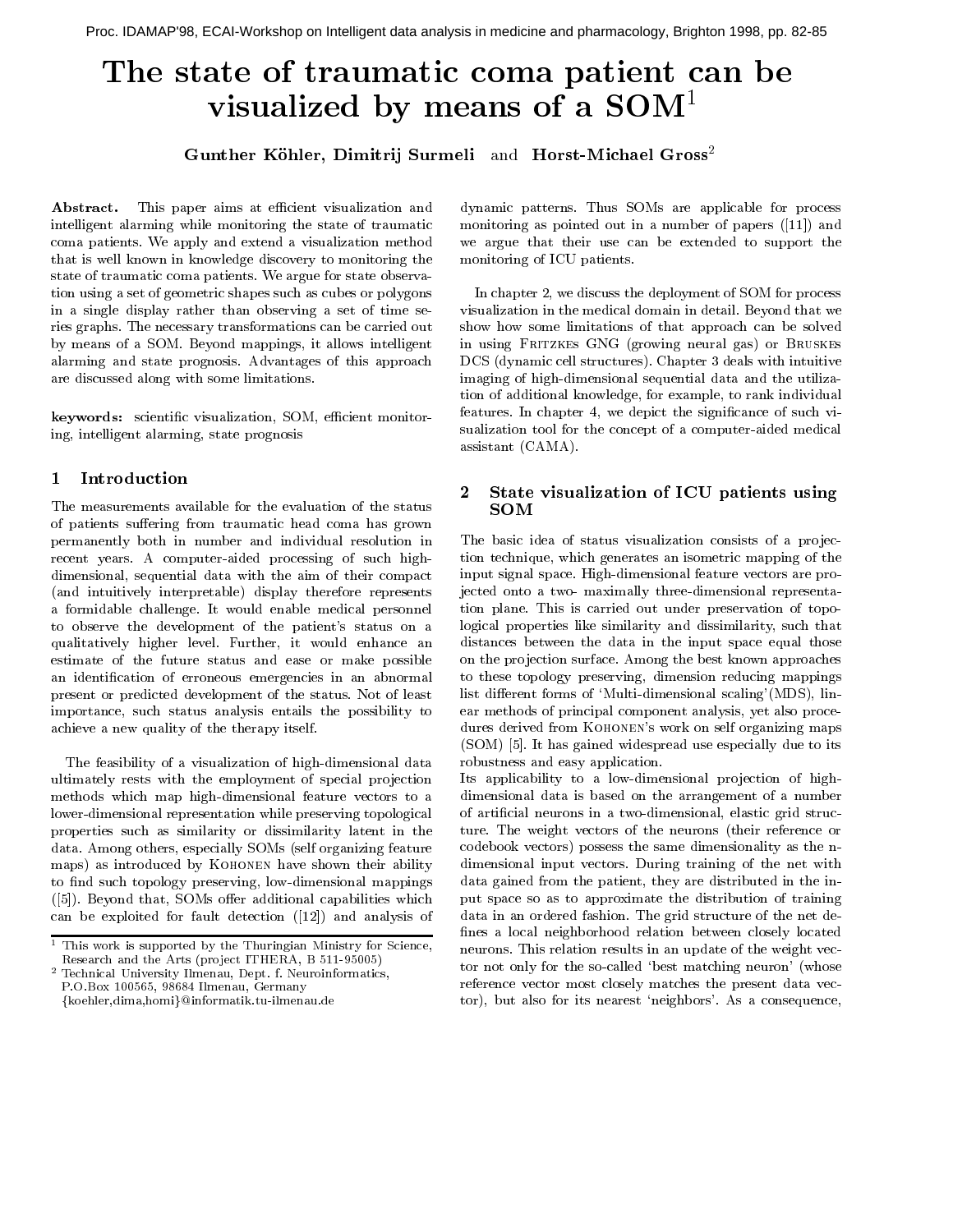neighboring best matching neurons will approximate similar input vectors, thus achieving the desired topology preservation

# 2.1 Intelligent Alarming using SOMs

The monitoring of patients in an ICU (Intensive Care Unit) usually produces a lot more data from stable, than from critical conditions of the patient s status or data indicating a malfunction or disturbance of the recording devices A SOM trained with these data will subsequently not represent the in put space homogeneously. Frequently occurring, 'noncritical' states are projected much more exactly (with a much smaller quantization error) than infrequently occurring, potentially critical conditions



 $\frac{1}{\text{Figure 1.} \quad \text{Unization on the quantum-}$   $\frac{1}{\text{2}}$ utilization of the quantity of the quantity of the quantity of the quantity of the quantity of the quantity of tially critical conditions and part of property. An infrequently occurring feature vec tor is approximated with a high quan tization error enter inspection of the extra this control to the extensive of the extensive of the extensive o effect can be extended to other clustering approaches

[12] suggests to utilize this effect to detect potential emergencies  $(fig.1)$ . A condition classified as potentially critical due to its high quantization error can be identified using additional SOM-structures specially trained with usually artificial data

This concept can be applied especially to ICU-monitoring by detecting and identifying measurement configurations which substantially deviate from their reference, such that possible causes and consequences of an alarm are already available when the alarm is invoked

### 2.2 Approximation of dynamical patterns 3 using SOMs

An important part during the monitoring of patients in an s statements of observing the development of a patient of a contract of a patient of a patient of a patient of tus. The acquisition of its dynamical aspects seems to be of great importance Although SOM in its formulation by Kohonen was not equipped to handle data featuring a temporal re lation, there exist a number of approaches to process dynamical patterns using SOM. Of those, especially the approaches with additional lateral connections between the neurons on the SOM are applicable to ICU-monitoring. The procedure by KOPECZ introduced in [7] seems to reach farther than others and thus, will be sketched briefly here. To be able to represent temporal sequences of data as trajectories at all, the lateral connections must be directed, as explained by KOPECZ. He suggests the formation of additional lateral connections between temporally successive best matching neurons, and then, adapt those depending on the progress of activity. An increasing activation yields an increase of the lateral connec tion (excitation), while a decreasing activation results in a decrease of the corresponding connection

A SOM modified in this manner can be used for prediction tasks but also for an evaluation of the state dynamic s devel opment, where the grid distance between a desired trajectory

and a later, actual sequence of states (best matching neurons) can be quantified  $([11])$ . Therefore, the deployment of a visualization toolamounts to an integral component of a computer-aided medical assistant (CAMA).

### 2.3 On the limitations of SOMs

 not necessarily be pro jected onto neighboring best matching A grave and for SOM-based visualization essential problem is termed topological defect although reference vectors of neighboring neurons are similar, i.e. are located in close neighborhood to each other in the input space, the opposite is not necessarily true, i.e. neighboring points in the input space will neurons. This causes disruptive and hard to interpret jumps, especially during the visualization of successive feature vec  $tors(see chapter 3)$ . The reason for this effect roots in the grid-like structure of the neurons, which enabled the formation of a topology preserving projection in the first place.  $[2]$ points out that in a grid with  $N = s*s$ -neurons, only  $\sum_{i=2}^s i$ different distances can be mapped, although N could theoretically encode  $\frac{N(N-1)}{2}$  distances. For this reason, the topol-ogy preserving capabilities of SOM must fall behind those of other projection methods, i.e. SAMMONS mapping, a MDSapproach

With FRITZKES Growing-Neural-Gas-Algorithm  $(GNG, [3])$ and BRUSKES Dynamic-Cell-Structures Algorithm (DCS, [1]) two procedures were introduced that approximate a set of high-dimensional feature vectors according to its intrinsic dimension, and thus, without topological defects. The combination of these algorithms with a projection method such as the SAMMONs Mapping raises well-founded great expectations for a much more exact topology preserving projection. Compared to KOHONENS SOM, this approach possesses further advantages, namely an intuitive way to display disjunct data accumulations

### On the intuitivity of high-dimensional data visualization

 is left to the physician to nd the important ones among the Information about the patient s status in ICUmonitoring eg the course of the heart rate, are usually visualized using time series graphs akin to those known from signal processing It multitude of those graphs and merge them into a comprehen sive notion about the patient of the patient of the patient of the patient of the patient of the patient of th

After the discussion on ways to project high-dimensional dynamic patterns onto a planar surface, we now turn to visualization techniques that allow a compact and intuitively un derstandable display of complex dynamic data

When using SOM-based approaches to visualize highdimensional data, the values of an individual feature are normally expressed on the SOM by a height map, a gray or color coded map  $([9], [6])$ . Since many features can only be understood in the context of other parameters, these solutions seem not very well suited to an e-cient patient monitoring for the simultaneous visualization of several features would require the display of a number of such feature maps  $([6])$ . As our investigations and an analysis of commercially avail able tools  $([8])$  show, it is much more effective and especially more compact to map the values of multiple features onto the characteristics of geometric objects. For example, the size and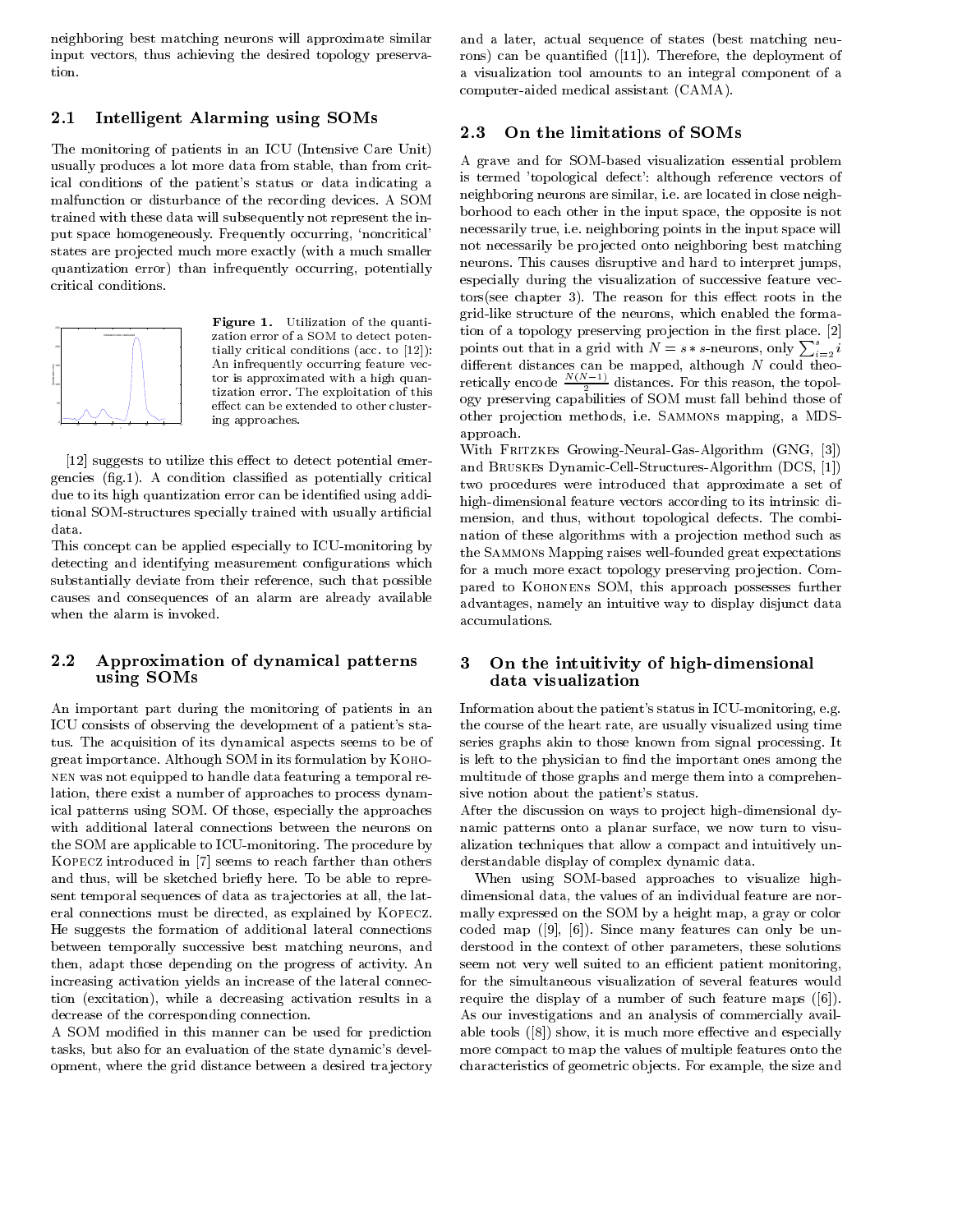

**Figure 2.** Visualization of a projection of high-dimensional patient data found by SOM using cubes arranged in a grid The coloration of each side of the cube corresponds to the value of a different feature in the reference vector of the considered neuron.

coloration of the 6 sides of a cube can be changed, such that using a cube, the values of 7 features can be shown within the same figure(fig.2). Even better suited seems a variant based on the usage of polygons. Here, the distance from a vertex to the center of the polygon corresponds to the value of a feature such that different feature configurations (patient conditions) yield differing shapes. An interesting variant of this depiction results when instead of the values themselves, the respective difference to their reference values is shown. This emphasizes potentially dangerous situations especially well $(fig.3)$ .



**Figure 3.** Employment of polygons for the visualization of a projection of highdimensional patient data found by SOM The dif ference of the vertices to the center of the polygon represents the deviation of the corresponding feature from a pre-defined reference value Bigger polygons signalize potentially critical states and can be easily detected

#### $3.1$  Yet another approach to dynamic visualization

The visualization techniques provided by  $[6]$  and  $[11]$  draw lines between adjacent best matching neurons in order to vi sualize dynamical patterns, i.e. trajectories. However, with the help of this projection it is impossible to follow the development of dynamic patterns for some extended period of time as the lines forming the trajectories cover the entire screen. Therefore we chose a different approach to give an impression about the temporal sequence of feature vectors, and thus the development of the patient of the patient of the patient of the patient of the patient of the patient of the p resented on the projection plane by its best matching neuron. According to its activation, it is illuminated for a short time and then, slowly dims  $(fig.4)$ .



**Figure 4.** Visualization of a projection of high-dimensional dynamic patterns found by SOM During a sequential presentation of feature vectors the appropriate best matching neurons light up for a short time and the resulting them the resulting trace of light gives  $\sim$ the impression of a trajectory (visible as a trace of dark objects in the gray level display 

Without a doubt this way of visualization is limited to a display of temporal relations in the signal s history A fur ther extension to include an impression of the predicted sig nal development the immediately expected patients of the immediately expected patients of the immediately expected patients. In the immediately expected patients of the immediately expected patients of the immediately expe is extremely interesting, because only with a prediction can the physician test alternative treatments without direct inter vention involving the patient (see also chapter  $4$ ). The active interest of the scientific community in time series prediction proves the equipment of a program with prognostic capacities to be highly nontrivial. Nonetheless, from a purely graphical point of view the SOM-structures featuring additional lateral connections mentioned in chapter 2.2 present an obvious approach in that starting from the appropriate best matching neuron the induced activation propagates via the directed lat eral connections to all reachable SOM-neurons, as highlighted by their coloration

# Utilization of additional domain knowledge for visualization

The evaluation (markup, labelling) of individual regions of the plane used for representation is of great importance for the interpretation of topology preserving projections of a high-dimensional feature space. Traditionally, this is executed manually by an analysis of how selected parts of the input space are represented in the presentation plane und vice versa, which region of influence certain parts of the presentation plane have in the input space. As a result, the